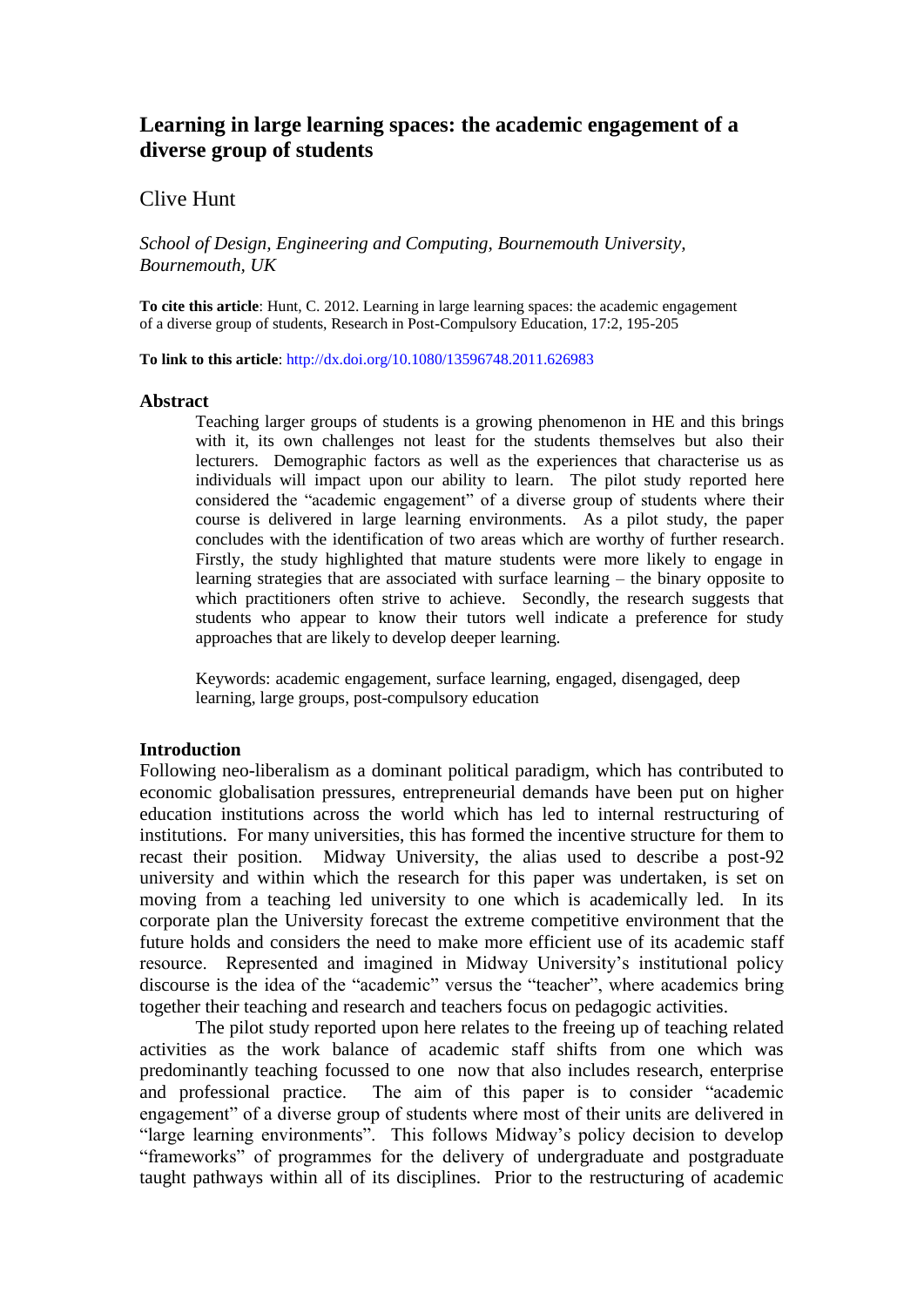activities, courses were mostly delivered as individual holistic programmes of relatively small numbers of students (around 40 to 50) and often seminars were replicated by staff on a number of occasions in groups of about 15 students. Following the restructuring, it is no longer uncommon for students to attend lecture theatres having capacities of almost 250 and computing "super labs" which seat more than 50 students. The move to teaching students in larger numbers is not a new phenomenon in HE, as Agnew and Elton (1998) observe, large group sessions are used in higher education as a means of enabling academic staff to make more effective use of their time. This clearly aligns with Midway University's desire to make more efficient use of its teaching staff resource.

The study being reported upon here considers the delivery of courses that form Midway's BSc (Hons) Computing Framework. In particular, the focus of the project is to gain an understanding of whether student diversity is considered by academics who teach large groups of students. The report does not reflect upon how to teach, or the various learning strategies that might be adopted, but poses the question of whether the teaching of a large, diverse group of undergraduates in a single group can be genuinely inclusive?

Before continuing and to provide a starting point, it is appropriate to provide descriptors of what is meant by the terminology described in the paper.

Hockings et al (2010, 95) define what they mean by "academic engagement" from a synthesis of the work of others in relation to learning and knowledge. Their definition, which forms the focus of this paper, is that academic engagement is either "engaged" or "disengaged", that is, "deep" or "surface". They comment that:

When students are academically engaged they adopt a 'deep' approach to learning (questioning, conjecturing, evaluating, making connections between ideas), and draw on their own and others' knowledge and experiences, backgrounds and identities in coming to know and understand. They often appear animated and animate others.

When students are disengaged they adopt a 'surface' approach to learning (copying notes, memorising or focussing on fragmented facts and right answers, jumping to conclusions, accepting) and keep academic subject knowledge and knowing separate from personal knowledge and knowing, background and experiences. They may also appear distant or isolated, distracted by or distracting to others. (Hockings et al 2010, 96)

Trigwell et al (1999, 67) express a view that a deep approach to learning is more likely to take place if lecturers' take a student focused approach, that is, students are, "the focus of their activities" and places an emphasis on "what the student is doing and learning", rather than what is being covered. Lea, et al (2003, 322) assert that there is, "an emphasis on deep learning and understanding" when a student centered learning approach is adopted. It is important to note, that "deep learning" and "surface learning" are not traits of individuals, but descriptors used in considering the student learning experience (Hockings et al 2009, 96). Marton and Säljö (1984, 57) suggest that students who focus attention upon and draw meaning from their learning with consideration to the "real world" take a deep approach to learning. All of these perspectives, however, are simplistic generalisations and may not reflect reality as they do not take into account "differences in learning orientations" (Ramburuth 2001, 3) or "prior learning and cultural influences" of students (4). A number of researchers including Colley et al (2003, 476) identify learning as being "determined in part by the dominant structures", the "epistemological assumptions of their different disciplines" (Neumann et al 2002 cited by Norton et al 2005, 553), and the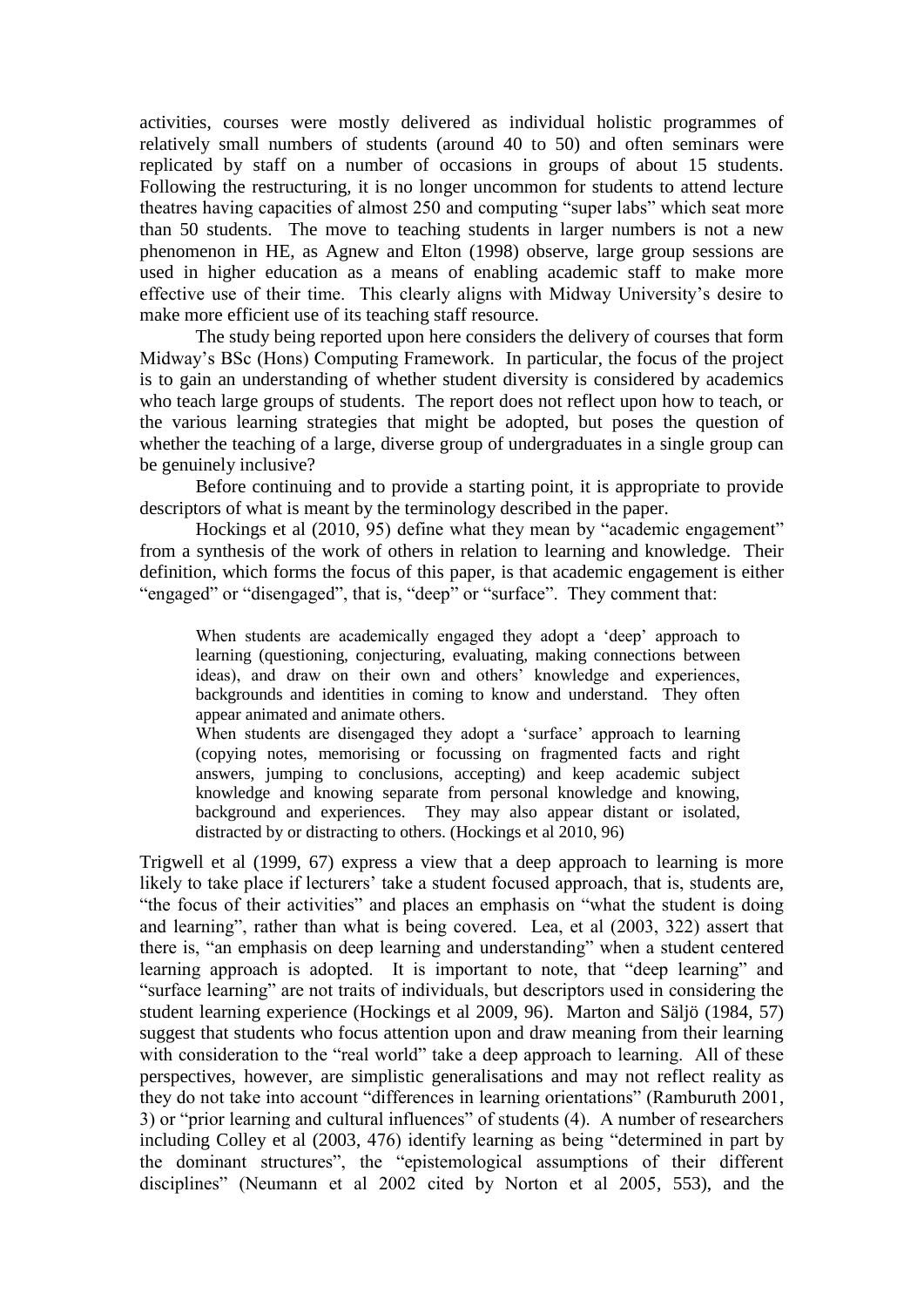"communities of professional or vocational practice associated with them" (Hockings, et al 2010, 101).

Since this paper reflects upon the academic engagement of students in what might be termed as "large learning environments", it is now time to consider the term "large" as a dimension to the study. Grace and Gravestock (2009) assert that it is not possible to differentiate what constitutes a "small" or a "large" group of students and suggest that the difference should really be related to how sessions are facilitated:

[...] in small-group teaching the lecturer will often be acting as a facilitator of discussions, whereas in large-group teaching there is likely to be more focus on the lecturer initiating and providing discussions about a particular theme. This is not to say that the role of the lecturer in large-group teaching is to 'deliver' material, nor that the students should be passive recipients of information, and we would encourage the use of interactive lectures. (Grace and Gravestock 2009, 79)

What Grace and Gravestock identify might be considered as problematic. On the one hand, it seems, they believe it is not possible to differentiate between large and small groups, but on the other they point out that lecturers will approach things differently depending upon group size. Clearly, however, as the numbers of students increase in a given learning environment, the likelihood of diversity and preference in learning styles will also increase. A better measure, therefore, of what is a small or large group may come from the students and lecturers' themselves when they encounter particular learning spaces.

Finally, before moving to the methodology used, the term "diversity in higher education" needs to be positioned. On the one hand, Trow (1995), cited by Meek, et al (2000, 3) offers this as being "the existence of distinct forms of post-secondary education, of institutions and groups of institutions" which have "different and distinctive missions" and as Brown (2000, 4) advises is at "institutional level". Others, however, including Bowl, et al (2008, 11) use the term in a different context and identify that diversity in higher education includes an, "individuals' prior educational experiences, aspirations and motivations for studying", as well as "structural factors such as class, gender, age and ethnicity". For the purposes of the research reported upon in this paper it is their definition, relating to differences of individual students, that has been adopted.

Researching the link between student diversity and the academic engagement of the student is important. In the midst of a period which might be described as the massification of HE, university teachers across the UK and indeed the world, are being faced with larger learning environments in which to deliver their units. Plainly, with the political drive to widen access to HE in the UK, student diversity and differentiation in entry level skills are likely to increase. It is crucial, therefore, that the learning needs of students will continue to be met.

#### **Methodology**

Consideration to a variety of approaches that are available from interpretivist and positivist paradigms was given. From a pragmatic perspective, within the constraints of the resource available, a mixed methods approach was adopted. From a qualitative perspective semi-structured interviews and a focus group was employed. These were complemented by quantitative data collection and analysis in the form of an online questionnaire. Participants were drawn from staff and students from Midway University's undergraduate computing framework at Level C [in the UK, the first year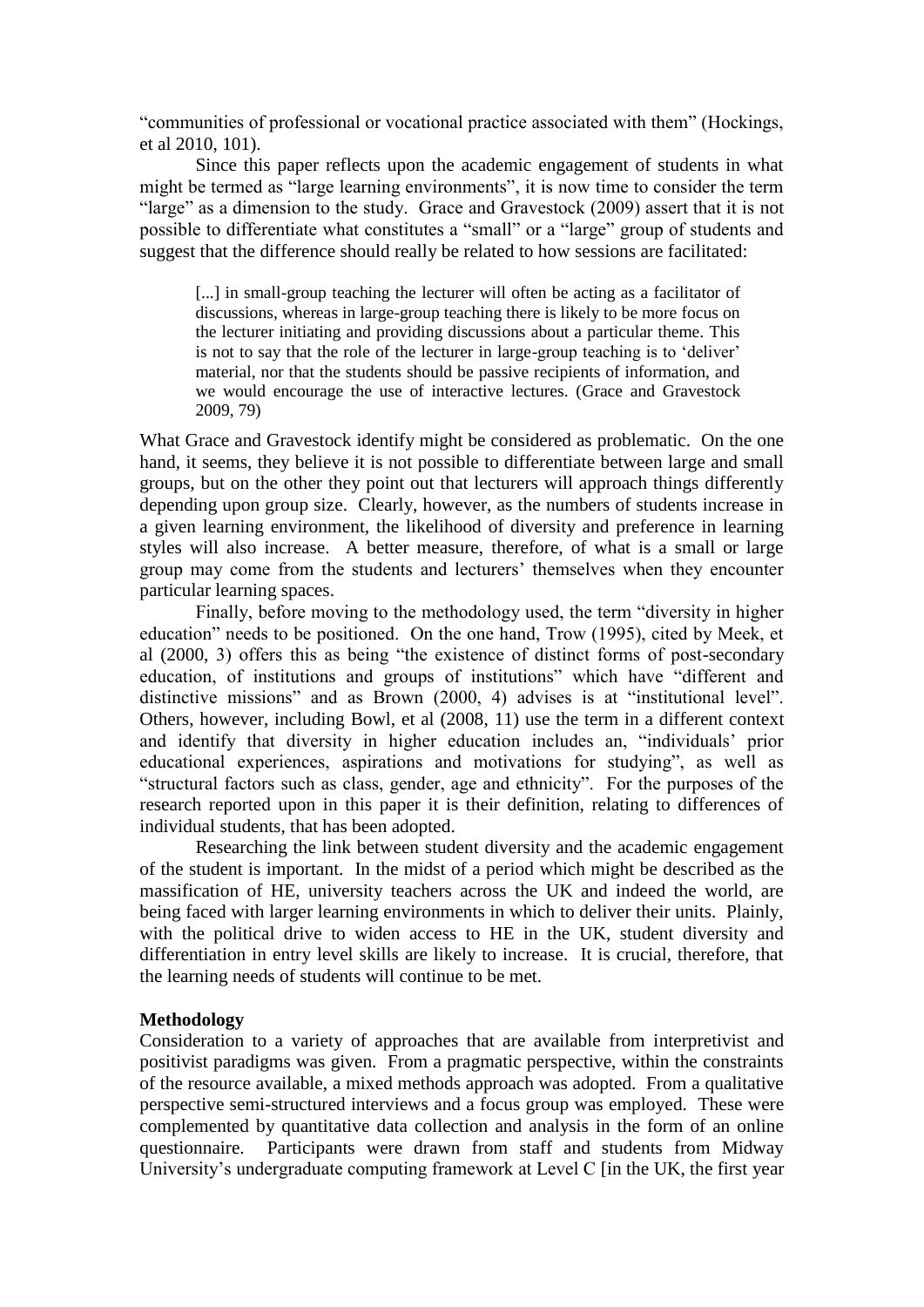of an undergraduate programme is commonly referred to as level C]. This methodology provided a deep understanding of the actions of learning and provided a means of triangulation.

The one to one, semi-structured interviews took place with three white British female members of academic staff who each teach different subjects on the course at level C. Following an invitation to participate in the study the three female lecturers were the only members of staff, from a group of three male and four female academics, that volunteered. The staff interviews were used to determine the views of academics on issues relating to teaching diverse student groups in large lecture theatres and computing super-labs, with a particular focus on learning and teaching strategies.

The student focus group, which comprised of seven first year students that were recruited from an initial enrolment of almost 200, was used as a means to explore the student learning experience. A semi-structured approach was adopted to enable the students to discuss shared and opposing views as well as guiding the discussion. The student participants were recruited following a brief presentation by the researcher at one of their last lectures of the academic year. Around five minutes at the beginning of the lecture period was used by the researcher to explain the purpose of the research being carried out with the aim of enabling students to put a "face to a name" when the eventual questionnaires were sent out. It was hoped that this strategy would prove useful in helping to secure an improved response rate when an email was sent to every level C student in the framework requesting volunteers to come forward and to encourage all of them to participate in the questionnaire that was to follow. It became apparent that the student volunteers were representative of the diverse mix of students enrolled on the course, but not in proportionate numbers. The group consisted of six male students and one female student. Two of the students were over 21, though one was significantly older and with specific learning needs and two were from overseas. Both state and public schools were represented by the home as well as the overseas students.

The staff interviews and the student focus group each lasted approximately one hour, and with the signed permission of each of the participants they were audiotaped. Confidentiality and anonymity was assured by the use of a research consent form.

A conceptual framework for the questionnaire was constructed from the thematic content analysis of the staff interviews and the student focus group, as well as a review of relevant literature concerning "approaches to studying" (Richardson 2005, 675). It broadly covered areas such as demographics, individual diversity including external factors that might affect depth of academic engagement such as a commitment to paid employment and learning strategies that are associated with deep and surface learning. An initial draft of the proposed online questionnaire, consisting of twenty four items and designed to take a structured approach, was formulated to seek the views of the entire cohort of first year computing students. The questionnaire was piloted with eight students from a different undergraduate framework, at the same institution, prior to the questionnaire going live. Participants in the pilot were asked to consider the clarity of questioning, the time taken and the ease by which questions were completed. This exercise proved invaluable. It became clear that some questions were framed wrongly and others were inappropriate, in terms of the construct being measured. Questions that were framed wrongly were reworded, and those questions that appeared to be inappropriate, in terms of that being measured, were reviewed against the types of questioning used in other research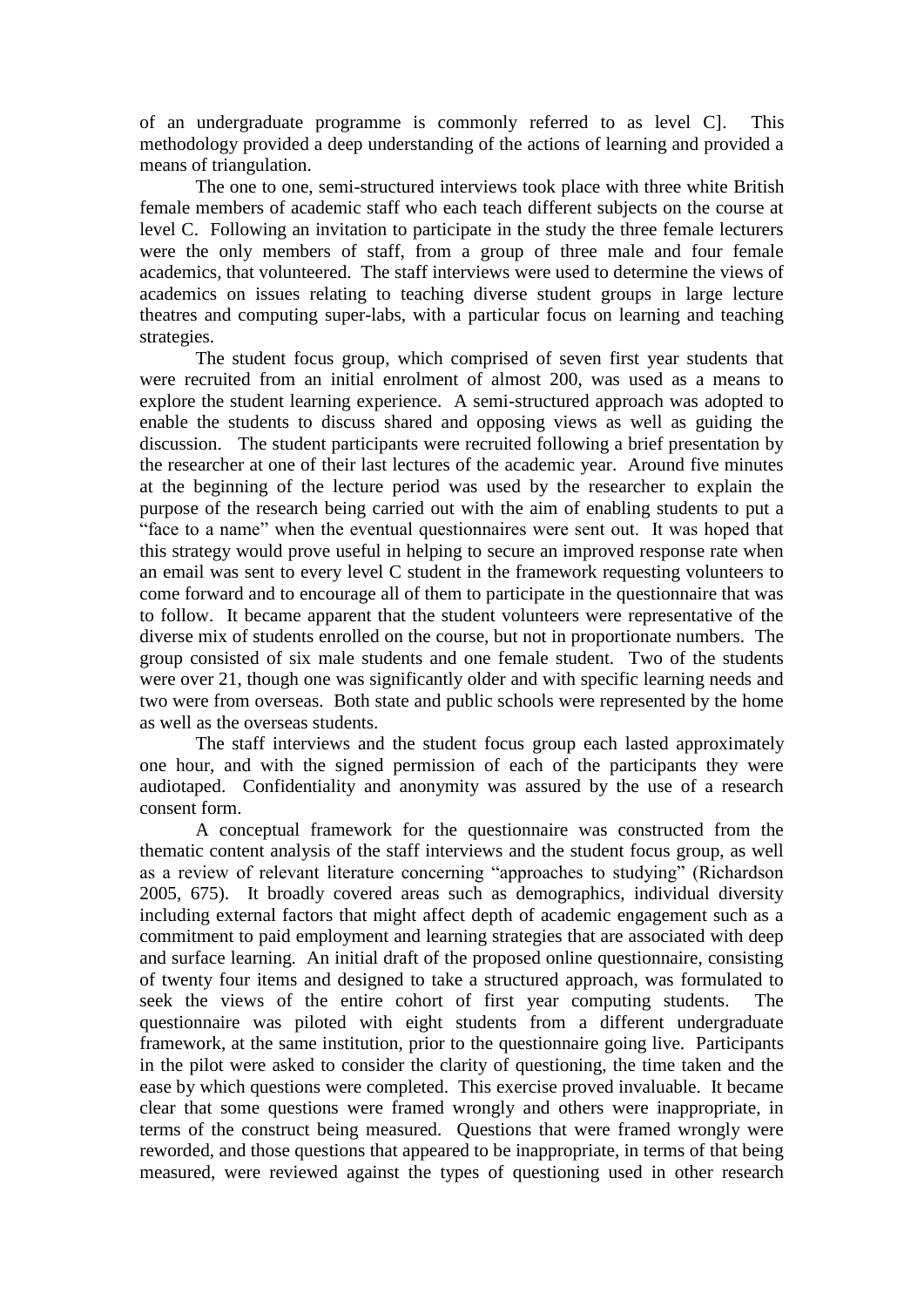projects that also investigated academic engagement, namely those of Lea et al (2003) and Thomas, et al (2000). The final edited version of the questionnaire consisted of twenty one items and was sent via email to respondents during the first week of their long summer vacation requesting that they respond within three weeks.

Unfortunately, due to time constraints, testing the reliability of the survey through the use of a " 'test – retest' procedure" was not possible (Bush 2007, 92). In terms of validity, the use of questionnaires is considered to be problematic from two angles (Belson 1986 in Cohen, et al 2007, 157). Firstly, there is an issue of noncompletion, and whether those who did not return the questionnaire would have provided similar responses to those that did. Secondly, it is possible that those who did return a response may not have understood the questions and/or may not have provided honest responses. As already mentioned, attempts were made to maximise the response rate to the questionnaire.

For the interviews and focus group Cohen, et al (2007, 150) suggests that, "the most practical way of achieving greater validity is to minimise the amount of bias". They recognise, however, that for unstructured and semi-structured interviews this will be difficult to avert and is a function of the interviewers own bias, their training and the bias of the respondents themselves. Reliability, on the other hand, can be controlled by having, "a highly structured interview" (Cohen, et al 2007, 150) but undoubtedly this would impact upon the respondents' view of the world and rich data would most likely be lost. As previously mentioned, for this study the interviews and focus group followed a semi-structured approach based upon a framework relating to different "approaches to studying" so as to document variations and common patterns.

### **Findings - Qualitative Data**

To compare and derive categories for exploration in the student questionnaire, the audio taped data derived from the individual staff interviews and the student focus group were coded as a means to identify emerging themes. Generally, there was agreement between categories.

Staff had a clear understanding of why Midway University moved to deliver units in large groups, as part of discipline focussed frameworks. They believed it to be the reality of a wider policy context aimed at promoting academics' work to include higher levels of research and to increase academic activity with no real increase in resource. The following quote from a member of staff asserts this:

I have to produce research; therefore, they need to give me more time to do that. If I have less contact time with the students then I can do more, and because of that if you have bigger sizes of classes you can reduce the number of hours which will give me more time to do research. (Academic staff 1)

Students, however, did not identify with the idea of the academic versus the teacher but simply considered that the teaching of large groups was to save money.

The data suggests a difference of opinion between staff and students in terms of what is a small or large group, but both recognised that the appropriate number of people taking part in a shared learning experience is a function of whether it is a lecture, a seminar or a lab. For students, lecture group sizes or more than 30 was considered to be large whereas the lecturers identify a limit to be around 60 or 70. These maximum limits seem to be based upon their individual cognitive perception, that is, they appear to assess their own educational experiences and deduce an upper limit based upon it. Academic staff provided a ceiling on student numbers based upon lecture groups that they delivered before their units were put into common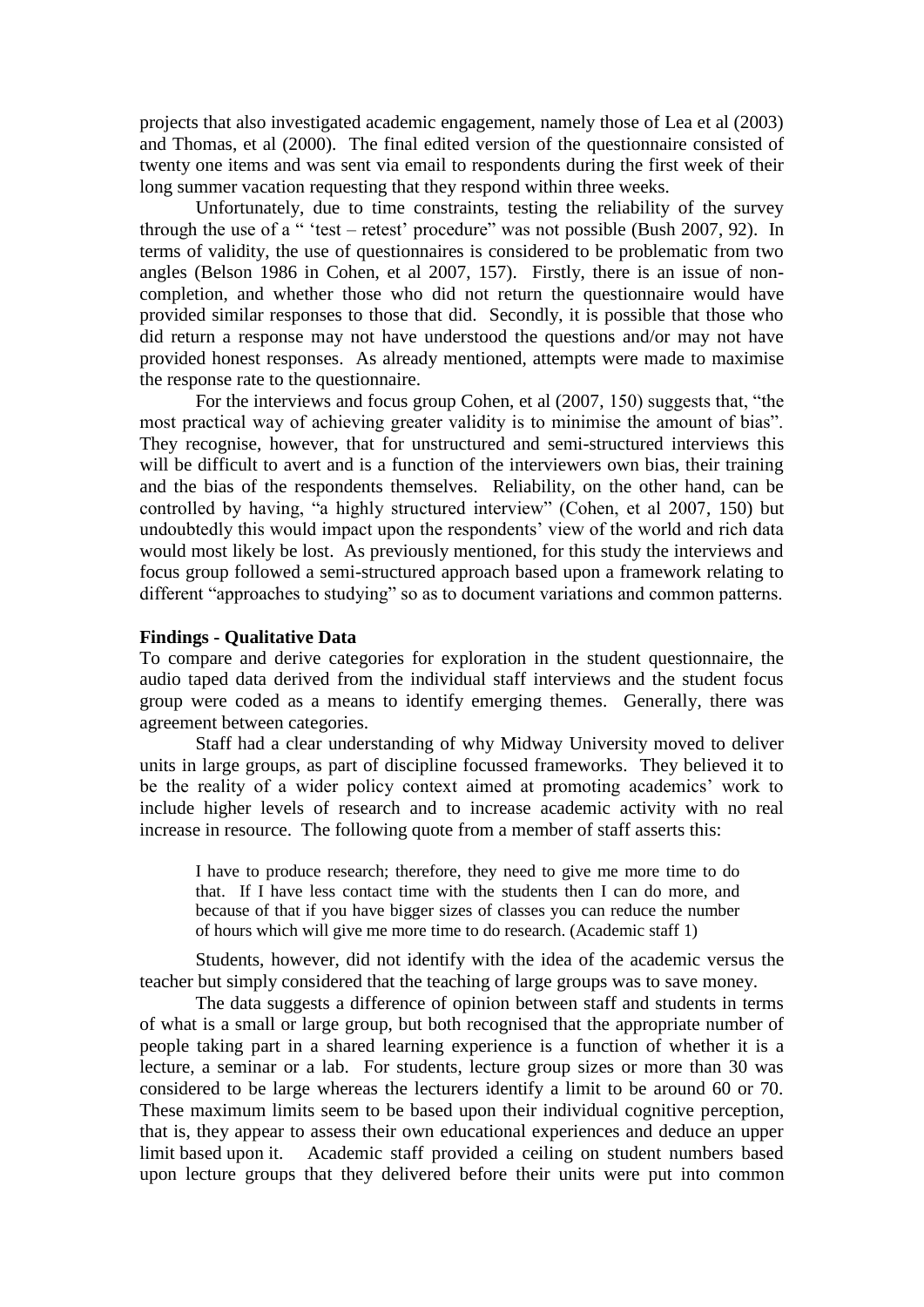frameworks. The students, who were in their first year, appeared to provide an upper limit based on their experience at school.

Academics and students recognised that there is a reduced dialogue taking place in lecture theatres and the computing super lab. Student numbers in excess of 70 were considered to be impractical if discussion between the lecturer and students was to take place. The following encapsulates the general feeling:

With 60 to 70 students you could get students to talk to you . . . with 200 students they don't interact at all. (Academic 2)

If you've got 200 people on the course . . . you can't have a discourse with the lecturer. (Student  $\hat{1}$ )

There is a back of the class mentality . . . you have to concentrate a lot harder, it can really affect you. That's why I tend to work from home for my super lab sessions (Student 4).

Students as well as academic staff appear to accept that for the future, increasing numbers of students will participate in lectures and consider this as a done deal. For example, one student said:

There is no getting away from having 200 people in a lecture theatre. It's just gonna have to happen. (Student 4)

The importance of getting to know students as individuals was highlighted by staff and they identified that seminars and lab sessions were the fora in which this could take place. Academics as well as students cited the ideal class size for these sessions to be around 20. Seminars were used for reviewing lectures, asking questions, practising computer skills and where staff and students could get to know each other. As one lecturer put it:

The worst problem is that I used to know all my students by name. If I had a conversation with another member of staff, I could say 'Oh, so and so has got some problems at the moment and we need to just keep an eye on it'. We could have that conversation now, but we wouldn't know who the students are. (Academic 1)

The interviews clearly identified that both sets of respondents consider that Midway's computer super lab, which seats over 50 students did not aid learning. The following were typical comments:

With 18 students, if you were wandering around a lab you talked to students and built up a rapport – you could see what each student was doing. So actually what you are doing is as you go around the lab is noting who they are and who's got problems and who needs help. But when it's in a space of 54 you can't do that. (Academic 1)

It was a timetabled session with a least 60 or 70 odd in one room. There was one head lecturer and a few other helpers. . . I remember Reham [alias] ripping her hair out over being sat there and wanting help and not receiving help for over an hour. That's an hour of her time wasted because she could not progress until she had her question answered. . . We have seminar sessions of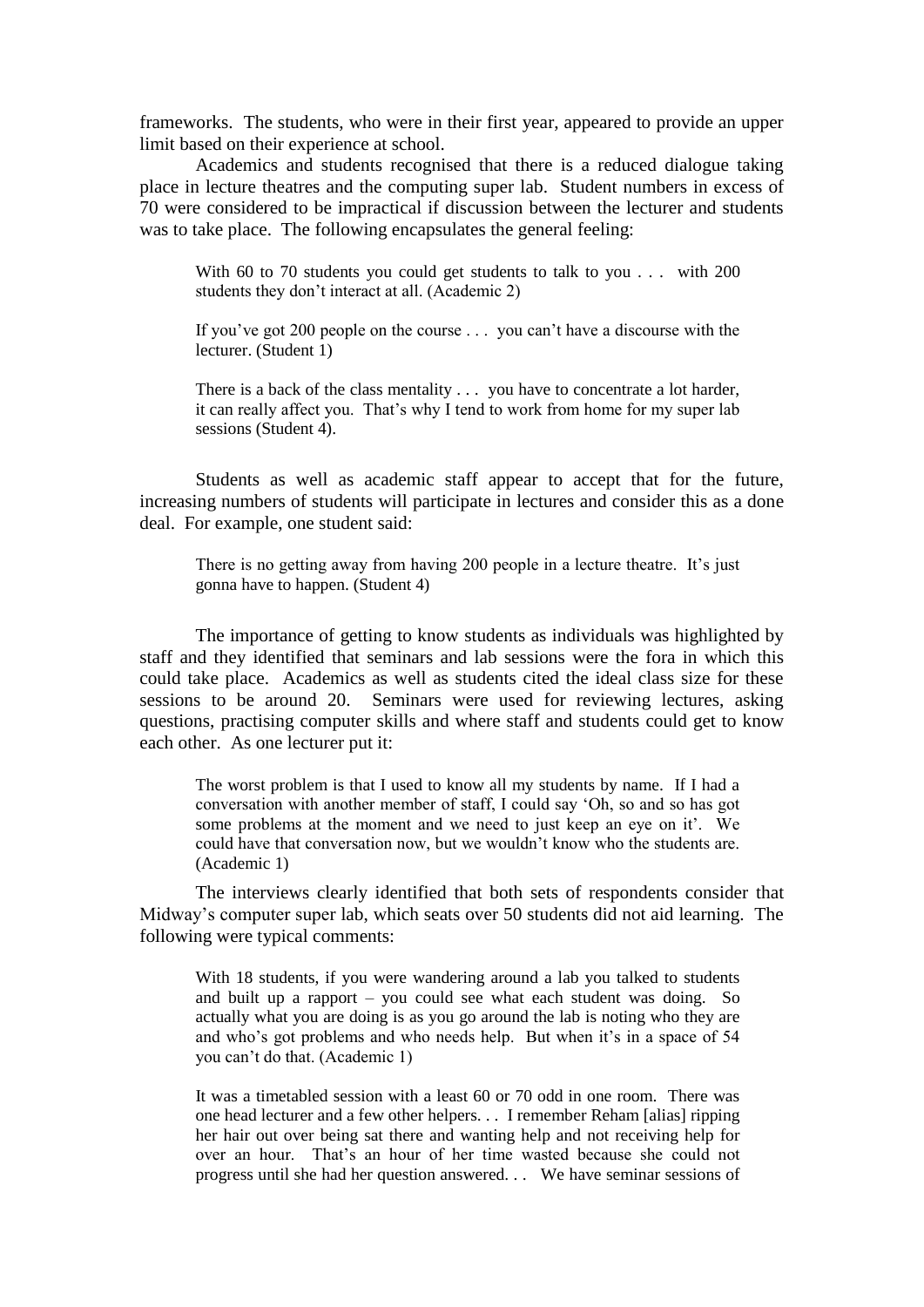around about 20; those are usually productive, usually very productive. (Student 1)

In its broadest sense, staff identified with the term "diversity", and assumed its meaning to be broadly the same as that adopted for this paper. One member of staff explained:

I expect my class to have some high achievers; some people will be stumbling along at the bottom. They [the students] could be any race, colour, creed, they could be non-dyslexic, dyslexic, blind – they are all the same. They're students and you've got to get them from A to Z somehow. (Academic 1)

Of the staff interviewed, it was apparent that they adopted pedagogical strategies which were intended to cater for the diversity of students in the class. One of the interviewees talked about the interventions that she had used to engage her students:

I have lectures and seminars. My seminars are mostly about student discussion. I make them [students] take charge of what they are doing, it's not about me it's about them learning and that's how I always work. In lectures, I use all sorts of things, I use podcasts, I use films and things that students have found out themselves. (Academic 1)

Staff clearly recognised the terms deep and surface learning. For a student to engage in deep learning they expected students to have an understanding in terms of context and implications of writing program code. One of the teachers suggested that students who had gained a deep approach to learning would have "moved through layers". She also believed that too many students wanted to reproduce what she had said and to "reconstruct it enough to get a pass". She described this as "surface learning".

As a product of large class sizes, staff did not appear confident in determining the level of engagement of individual students. One of the academics suggested that engagement with learning was the responsibility of the student:

Students have to understand the reason for what they are doing and be able to think their way through why it might be useful. (Academic 1)

This lecturer did believe, however, that student academic engagement had improved but thought that this was not related to her teaching methods but to the "standard of student we are getting". Norton, et al (2005, 559) point out, however, that women are "likely to hold a conception of teaching as learning facilitation" this suggests that her approach may be promoting the intellectual development of her students.

#### **Findings - Quantitative Data**

A total of 189 students were asked to complete the online questionnaire, of which 20% (38) responded. The demographics which follow indicate the diversity of the student cohort being reported upon. The majority of respondents were male (79%) and 61% were aged under 21. 82% of respondents considered themselves to be white British. 21% reported that they had Additional Learning Needs (ALN). Just over half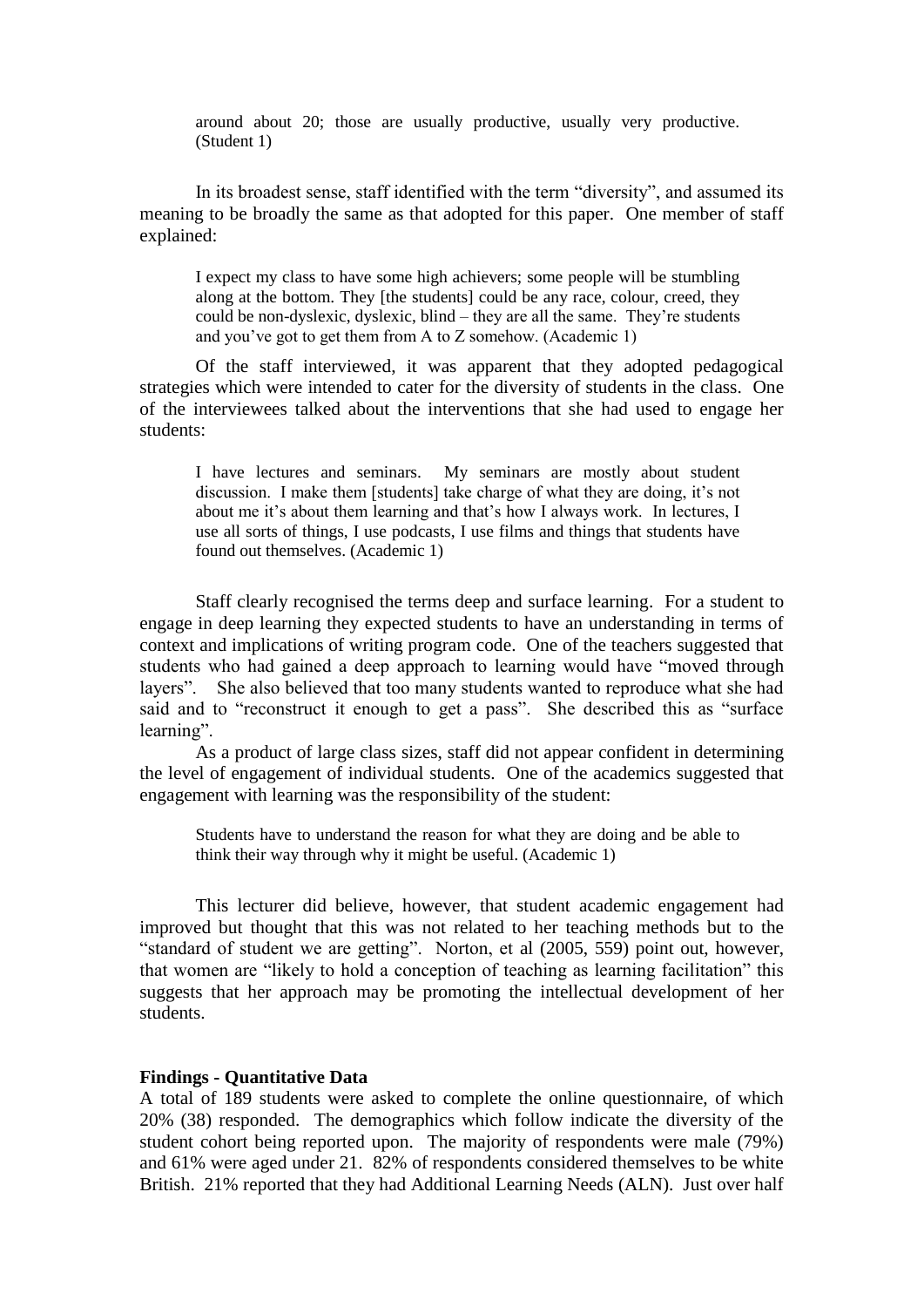of the respondents lived in University accommodation and 83% went to UK state schools. 58% of the students entered university with A-levels of which the average UCAS tariff points at A2 was equivalent to BBC grades. The parents for the majority of students (78%) had not gone to university and for 58% of students they were the first in their family to have experienced HE. Almost half (46%) attended lectures/seminar for less than 80% of the time. At one extreme, most students (77%) did not have paid employment whilst at University whereas, one student reported having more than 24 hours of paid work.

From a randomised list of ten approaches to studying that are considered in many literary sources to be traits of academic engagement, respondents were asked to rank five of the approaches that they considered were most applicable to them. Table 1 indicates the percentage of respondents who indicated a preference for each learning approach. Considering a cohort of a large number of students, these statistics are important as it has signalled the possibility of there being many different preferred approaches to learning that will exist within a large teaching group. Pedagogies need, therefore, to "take account of the diversity within the classrooms and address individual needs" (Hockings, et al 2010, 107).

|   | Responses to various approaches to studying                                      | $\frac{6}{9}$<br>agree<br>with |                                      |
|---|----------------------------------------------------------------------------------|--------------------------------|--------------------------------------|
| S | I like to copy notes and/or memorise what is being said                          | 15.2                           |                                      |
| S | I like to focus on facts                                                         | 13.8                           | Surface Learning represents<br>58.6% |
| S | I regularly accept what the lecturer tells me                                    | 13.8                           |                                      |
| S | I tend to keep what I am learning separate from my background<br>and experiences | 4.8                            |                                      |
| S | I find that I am easily distracted                                               | 11.0                           |                                      |
| D | I frequently question ideas that are presented                                   | 7.6                            | represents                           |
| D | I try to make connections between ideas                                          | 8.3                            |                                      |
| D | Where possible I draw upon my own knowledge and background                       | 9.7                            | eep Learning                         |
| D | Evaluating what I have been told is important                                    | 7.6                            |                                      |
| D | I form my own ideas about the concepts presented using a<br>reasoned approach.   | 8.3                            | $\frac{6}{4}$                        |

*Table 1 – % of respondents that identified their approach to studying (i.e. those strategies which are commonly associated with academic engagement). (S – Surface Learning; D – Deep Learning)*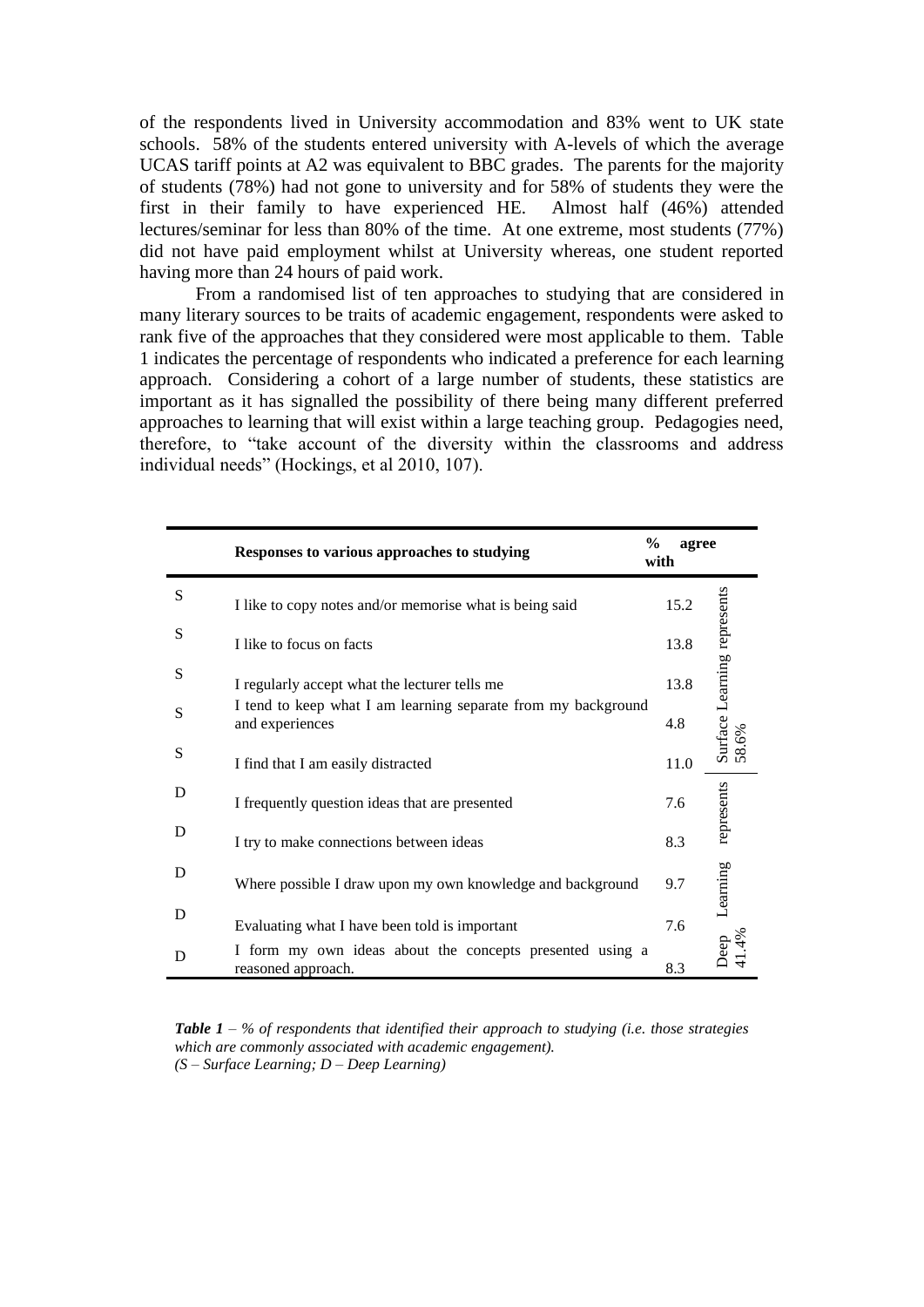## *Age Differences*

When the same results were filtered for mature students (aged 21 and over) and those under 21, there appeared to be a marked contrast between the approaches to studying for both groups. It appears that mature students prefer approaches to studying that are aligned with surface learning (63%), whereas students aged below 21 show equal preferences for engaged/disengaged learning strategies.

## *Knowing students*

Assessing the results to consider how well students' knew their lecturers indicated that students who felt that their lecturers knew them were more likely to engage in study approaches that reflected deep learning (67%). Whereas those respondents who indicated that academic staff do not know them sufficiently well, or at all, indicated a preference for learning approaches that are more commonly associated with surface learning.

## *Attendance at lectures*

The analyses were repeated to compare the frequency of attendance at lectures, but the data suggests that the pattern of attendance did not affect the propensity to adopt any particular learning approach. The reasons for attendance patterns were many and varied from, "It adds to my assessment and makes me understand the course better" to "Found I was more productive working at home on my own equipment".

## **Conclusion**

This pilot study, which used a combination of qualitative and quantitative methods for enquiry, undertook to investigate whether academics can or do consider student diversity when they teach large cohorts of students in a single group. Unfortunately, the response to one of the research instruments, the student questionnaire, was limited and therefore the findings should be regarded with caution. It is felt that the poor response rate was most likely due to the timing of the study as participants were asked to complete the survey after they had begun their summer break and therefore reliance was upon them checking their university email accounts.

Despite the warning to view the findings of this research with caution, the data has highlighted some interesting characteristics that are worthy of further consideration. Analysing the results of respondents who indicate that they knew their tutors well indicated a preference for study approaches that are likely to develop deeper learning. Hockings, et al (2010, 107) also recognise the growing diversity of students and comment that there is now, "less opportunity to get to know ... students'", with this in mind they stress the need to encourage "student-centred pedagogies" for "a deep approach to learning".

Interestingly, students who skip classes are not necessarily less engaged with their studies than their peers who attend sessions more frequently. From statements that respondents left in the questionnaire, these students appear to adopt approaches of their own that aid to deepen their understanding. The approaches that they described are recognised as student-centred learning (SCL) strategies. A particularly interesting facet that the student questionnaire highlighted was that mature students appear to prefer learning and teaching methods that are associated with surface learning, but as discussed in the literature review of this paper this may be culturally mediated and be a result of "their conceptions of themselves as learners" (Richardson 2005, 675).

As class sizes have become larger, it is clear that staff recognise the increased diversity of students. Many of the learning strategies that the teachers have adopted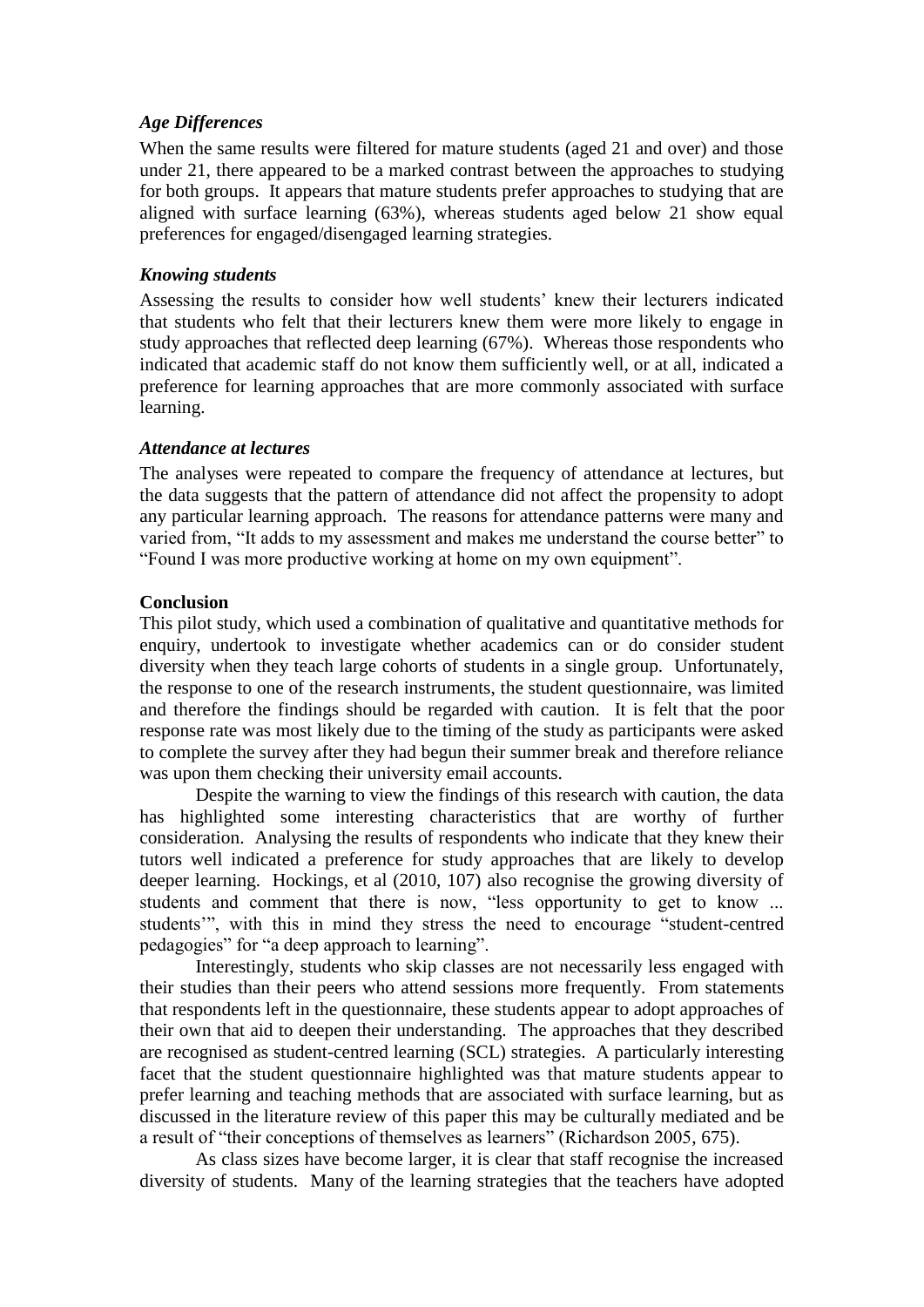for their lectures are interactive and include a mix of traditional staff to student transmission coupled with methods, such as buzz groups, in which students are encouraged to question and evaluate ideas that are presented. Such approaches, which put "reliance upon active rather than passive learning" (Lea, et al 2003, 321) are believed to foster deeper engagement with learning (Hockings et al 2010, 96). Whether the teaching of large numbers of undergraduates in a single group can be genuinely inclusive is not simply a function of the learning and teaching strategies adopted but is also related to other factors including how well staff are able to get to know their students.

As a pilot study, this project has identified two areas for future investigation. With a predicted fall in traditional student numbers due to a reducing population of 18 year olds, the proportion of mature students entering HE will increase. If this suggestion becomes a reality, then university teachers will need to explore learning and teaching practices that are more adept to the needs of this changing demographic. The study also suggests that when lecturers know their students well, or by as much as the student feels is necessary, students are more likely to adopt a deeper approach to learning. This proposition plainly merits more research to explore its generalisability.

#### **Acknowledgments**

I wish to express my gratitude for comments on an early draft of this paper by Sheila Trahar and Sue Timmis as well as for the assistance of students and staff of the BSc Computing framework at Midway University.

#### **References**

- Agnew, C and L.Elton. 1998. *Lecturing in Geography*, Cheltenham: Geography Discipline Network.
- Belson, W. A. 1986. *Validity in Survey Research*, Aldershot: Gower
- Bowl, M., Cooke, S., and Hockings, C. 2008. Home and away? Issues of student 'choice', living arrangements and what it means to be a student. *Widening participation and lifelong learning,* 10, no. 1: 4–13.
- Brown, R. 2000. Diversity in higher education: do we really want it?, *Perspectives*, 4, no. 1: 2–6
- Bush, T. 2007. Authenticity in research reliability, validity and triangulation. In *Research Methods in Educational Leadership and Management*, ed. A. R. J. Briggs and M. Coleman, London: Sage.
- Cohen, L., L. Manion and K. Morrison. 2007. *Research Methods in Education,* 6th ed. London: Routledge
- Colley, H., James, D., Tedder, M. and Diment, K. 2003. Learning as becoming in vocational education and training: class, gender and role of vocational habitus. *Journal of Vocational Education and Training*, 55, no. 4: 471–496.
- Grace, S. and P. Gravestock. 2009. Inclusion and diversity: meeting the needs of all students, New York : Routledge
- Hockings, C., S. Cooke and M. Bowl. 2010. Section 1 Learning and teaching in two universities within the context of increasing student diversity: complexities, contradictions and challenges. In *Improving Learning by Widening Participation in Higher Education* ed. M. E. David. London: Routledge